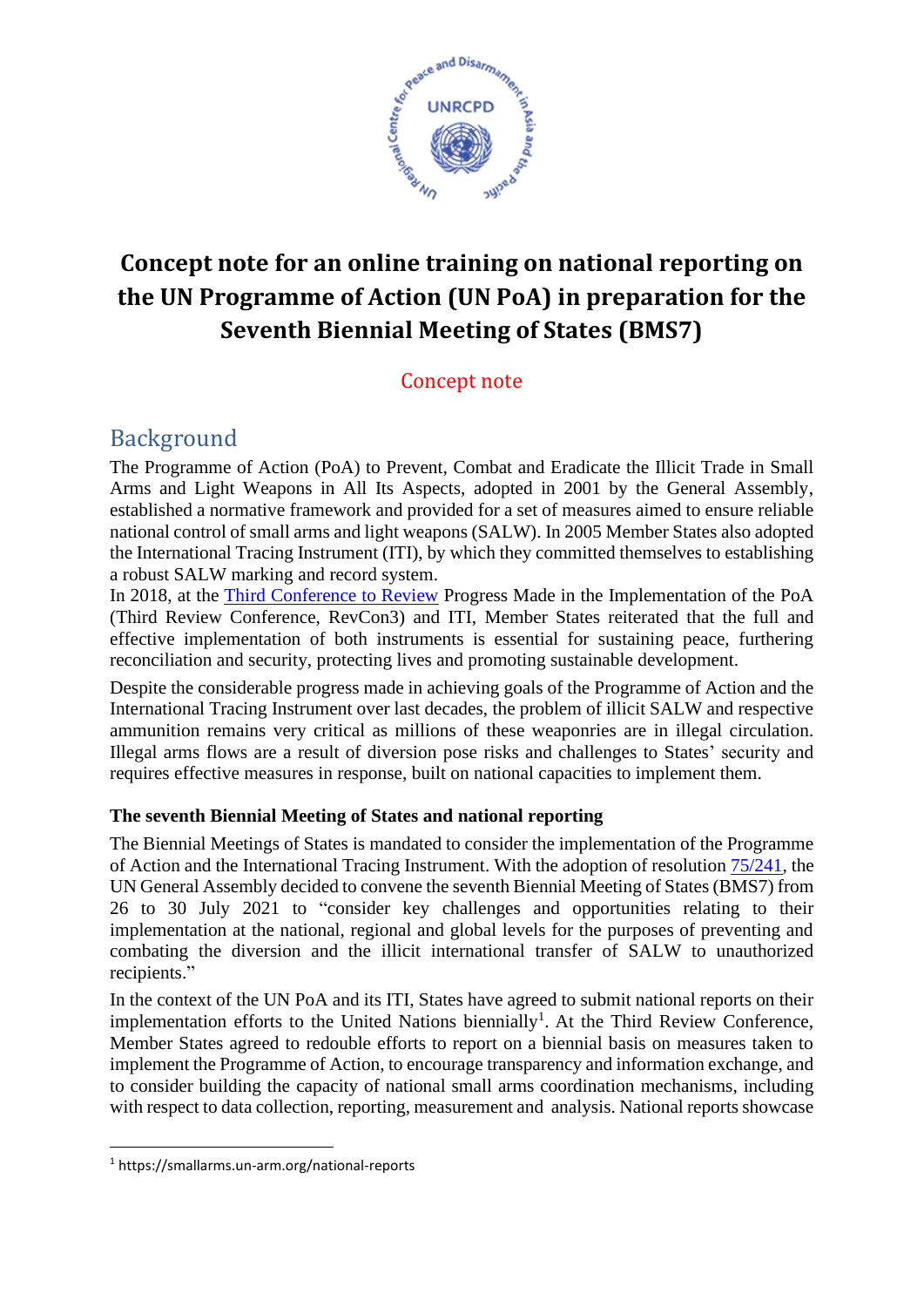the progress made on the implementation of both instruments, build confidence, promote transparency and identify trends, challenges, needs and opportunities for international assistance and cooperation. Reports also support the data collection for indicator 16.4.2 relating to the Sustainable Development Goal 16 and its target 16.4.

Following the agreement reached at the Third Review Conference in 2018, Member States are encouraged to also report on the integration of gender relevant considerations in their SALWrelated activities, programmes and policies as well as on the collection of disaggregated data.

Ahead of the forthcoming BMS7, resolution 75/241 encourages States to submit their national reports on the implementation of the Programme of Action and its ITI and to make increasing use of their reports as a tool for communicating assistance needs by utilizing the online reporting template made available by the United Nations.

An analysis of implementation trends, challenges and opportunities based on national reports will be presented by the UN Secretariat at BMS7, taking into account the reports submitted. The extended deadline for the submission of the 2020 national report, which covers the implementation period of 1 January 2018 to 31 December 2019, has been set for 31 May 2021 to allow Member States to submit their information in preparation for BMS7.<sup>2</sup>

### Goals of the online training

As part of a regional project in support of gender mainstreamed policies, programmes and actions in the fight against small arms trafficking and misuse, funded by the European Union<sup>3</sup>, which supports, inter-alia, the implementation of the outcome of the Third Review Conference and the preparations for BMS7, the UN Regional Centre for Peace and Disarmament in Asia and the Pacific (UNRCPD) is organizing an online training in support of those countries that are yet to submit their national reports. The ultimate objective of the webinar series is to assist Member States in translating commitments and practical measures undertaken in the framework of the Programme of Action and the ITI into practice. The webinar will:

- Provide guidance for respective national authorities in compiling national reports.
- Raise awareness of the importance of data collection as well as the need for States to mainstream gender dimensions in their reporting and implementation efforts.
- Assisting national focal points or other designated officials in drafting their national reports based on the online template.
- Raising awareness of the purpose of reporting and ensuring that national authorities understand that the timely submission of their national report is an important national contribution to BMS7.

### Target audience

Under the Programme of Action, States, bearing in mind the different situations, capacities and priorities of States and regions, committed to establishing or designating, as appropriate, a national point of contact to act as liaison between States on matters relating to the implementation of the Programme of Action. The online training will target national focal point (s) on the implementation of the UN Programme of Action of the invited countries. In the absence of formally nominated focal point (s) on the UN PoA, the invited government will be requested to nominate one or more relevant government official (s) to attend the event and coordinate on national reporting.

The online training is open to States in Asia and the Pacific that did not yet submit their 2020 national reports (in alphabetical order):

1. Afghanistan (last reported in 2018)

<sup>&</sup>lt;sup>2</sup> The United Nations will continue to receive and post submitted 2020 national reports until BMS7.

<sup>3</sup> European Union Council Decision (CFSP) 2018/2011 of 17 December 2018.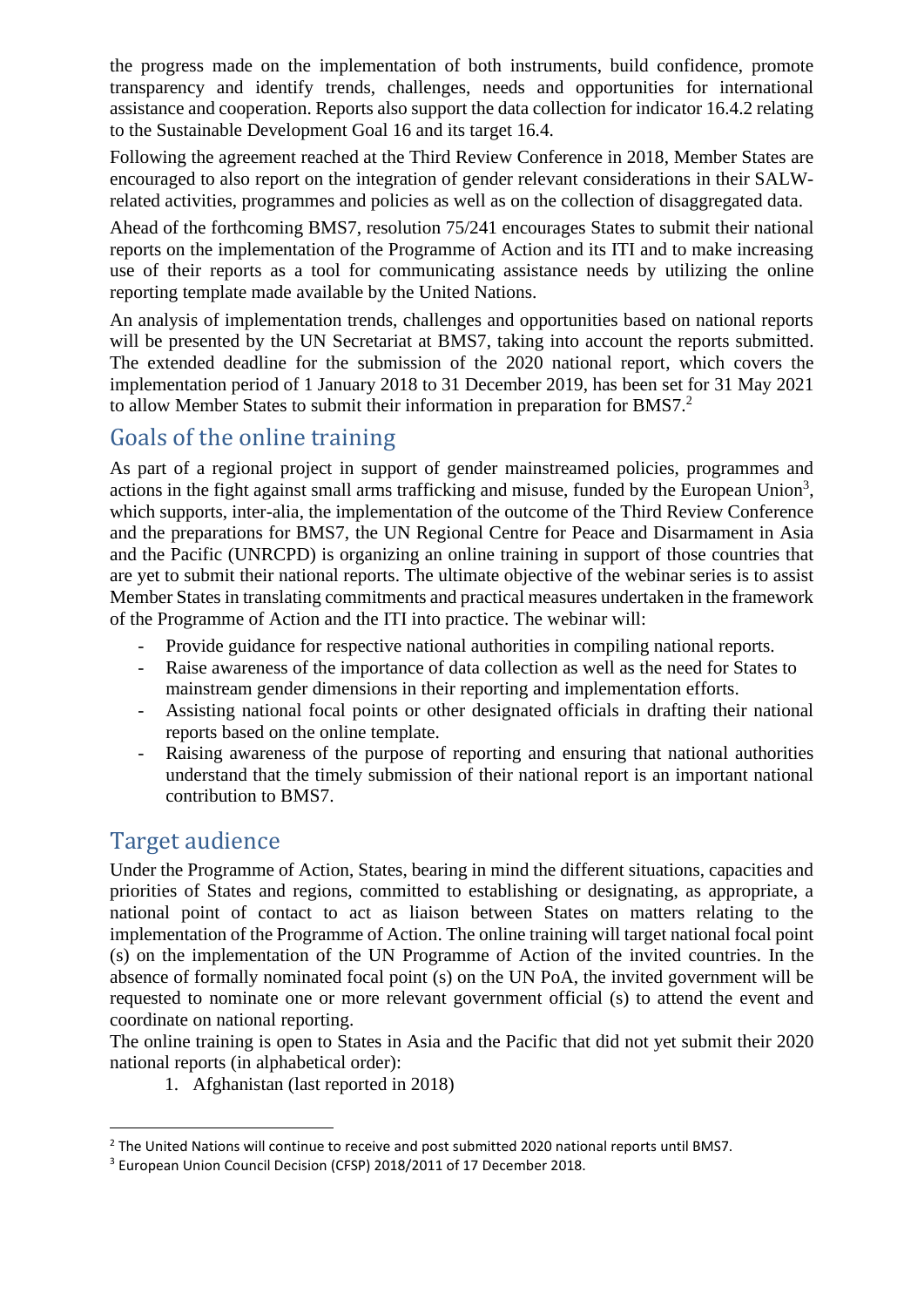- 2. Bangladesh (last reported in 2010)
- 3. Brunei (never reported)
- 4. Cambodia (last reported in 2018)
- 5. Fiji (last reported in 2016)
- 6. Indonesia (last reported in 2010)
- 7. Kirgizstan (last reported in 2018)
- 8. Lao PDR (never reported)
- 9. Nepal (never reported)
- 10. New Zeeland (last reported in 2018)
- 11. Pakistan (last reported in 2016)
- 12. Palau (never reported)
- 13. Papua New Guinea (last reported in 2012)
- 14. Philippines (last reported in 2018)
- 15. Samoa (last reported in 2016)
- 16. Singapore (last reported in 2018)
- 17. Solomon Island (last reported in 2004)
- 18. Sri Lanka (last reported in 2008)
- 19. Tajikistan (last reported in 2003)
- 20. Timor-Leste (last reported in 2018)
- 21. Turkmenistan (last reported in 2016)
- 22. Tuvalu (never reported)
- 23. Vanuatu (last reported in 2016)
- 24. Vietnam (last reported in 2006)

### Date

#### The online training will take place on **28 May 2021** via cisco webex from **9:45 am to 11:15 am Kathmandu time**.

The time in the respective countries will be communicated in the individual invitation letter to the government.

# Agenda

| <b>Time</b>       | <b>Session</b>                                                                                                                                                                                    |
|-------------------|---------------------------------------------------------------------------------------------------------------------------------------------------------------------------------------------------|
| 10 minutes before | <b>Participants connecting to Cisco Webex</b>                                                                                                                                                     |
| the starting time |                                                                                                                                                                                                   |
| 20 minutes        | <b>Introductory session</b>                                                                                                                                                                       |
|                   | Introduction to the online training<br>Ida Scarpino, UNRCPD                                                                                                                                       |
|                   | The UN Programme of Action and the International Tracing Instrument:<br>$\bullet$<br>national reporting and the Seventh Biennial Meeting of States (BMS7)<br>Dr. Yuriy Kryvonos, Director, UNRCPD |
|                   | Q&A                                                                                                                                                                                               |
| 60 minutes        | <b>National reports on the UN Programme of Action</b>                                                                                                                                             |
|                   | The reporting template: section-by-section review and data collection<br>٠<br>Takashi Mashiko, Political Affairs Officer, Conventional Arms Branch, UNODA                                         |